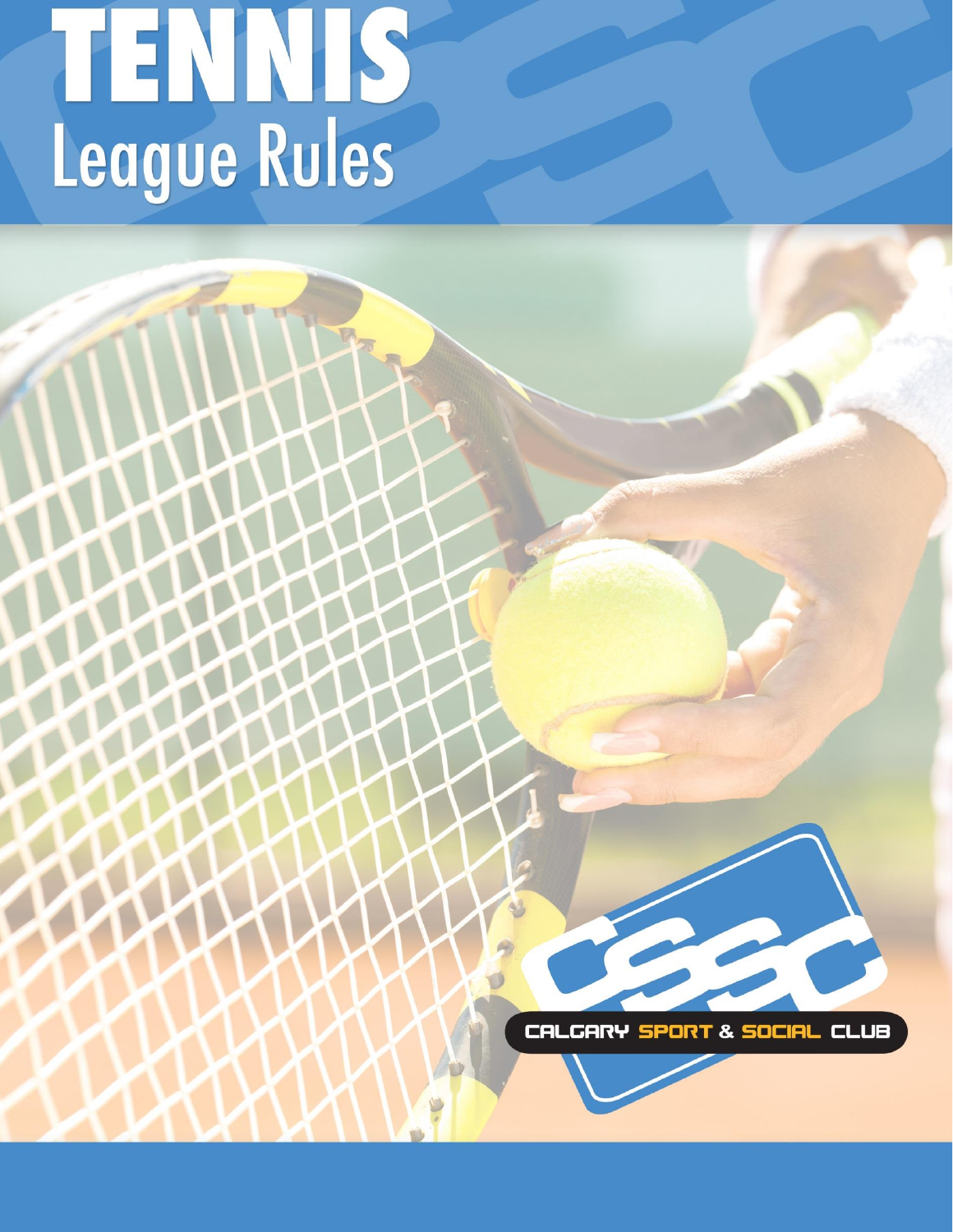# **RULEBOOK CONTENTS**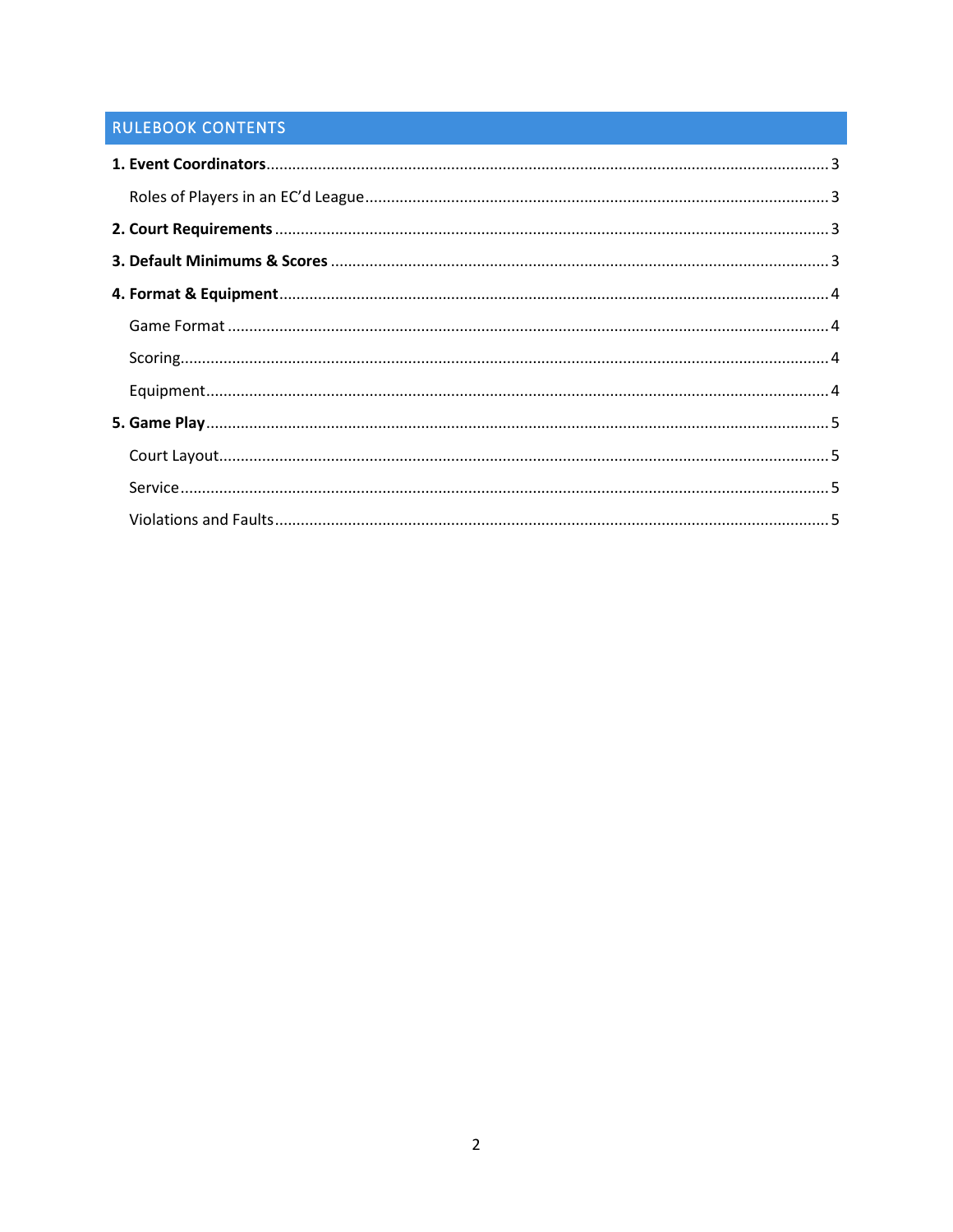# <span id="page-2-0"></span>1. EVENT COORDINATORS

An Event Coordinator (EC) is a player in the league who is already registered on a team for that specific season, who has agreed to help coordinate games and manage the facility.

## <span id="page-2-1"></span>ROLES OF PLAYERS IN AN EC'D LEAGUE

- Arrive on time, and pay attention when the EC is making announcements
- Record the game results on the score sheet after each game/match
- Return any borrowed equipment to the EC at the end of the night

# <span id="page-2-2"></span>2. COURT REQUIREMENTS

| <b>Format</b>    | <b>Total # of Players</b><br><b>Required on the Court</b> | <b>Minimum # of Females</b><br><b>Required on the Court</b> | <b>Maximum # of Males</b><br><b>Allowed on the Court</b> |  |
|------------------|-----------------------------------------------------------|-------------------------------------------------------------|----------------------------------------------------------|--|
| Singles $-1$ v 1 |                                                           |                                                             |                                                          |  |
| Doubles - Co-Ed  |                                                           |                                                             |                                                          |  |
| Doubles - Open   |                                                           |                                                             |                                                          |  |

The CSSC welcomes people of all gender identity or expression. Minimum female requirements are inclusive of anyone who identifies as a female (i.e. players who identify themselves as M and X will not count towards female minimums).

# <span id="page-2-3"></span>3. DEFAULT MINIMUMS & SCORES

| Format                 | Minimum # of Players to Avoid Default | <b>Default Score</b> |  |
|------------------------|---------------------------------------|----------------------|--|
| Singles $-1$ v 1       |                                       | $0 - 6$              |  |
| Doubles – Co-ed / Open | 1 (no gender restrictions)            | $0 - 6$              |  |

# <span id="page-2-4"></span>4. FORMAT & EQUIPMENT

#### <span id="page-2-5"></span>GAME FORMAT

- Teams will play two matches per night
- Each match will consist of a single set:
	- $\circ$  The first team to win 6 games within the set/match (provided that there is a margin of two games over the opponent) will be the winner
	- o If each team wins 6 games, a tie-break game will be played (time dependent)
	- $\circ$  A new game cannot be started with less than 5 minutes remaining in a match
	- o If the EC is required to call 'time' on a match, finish the current game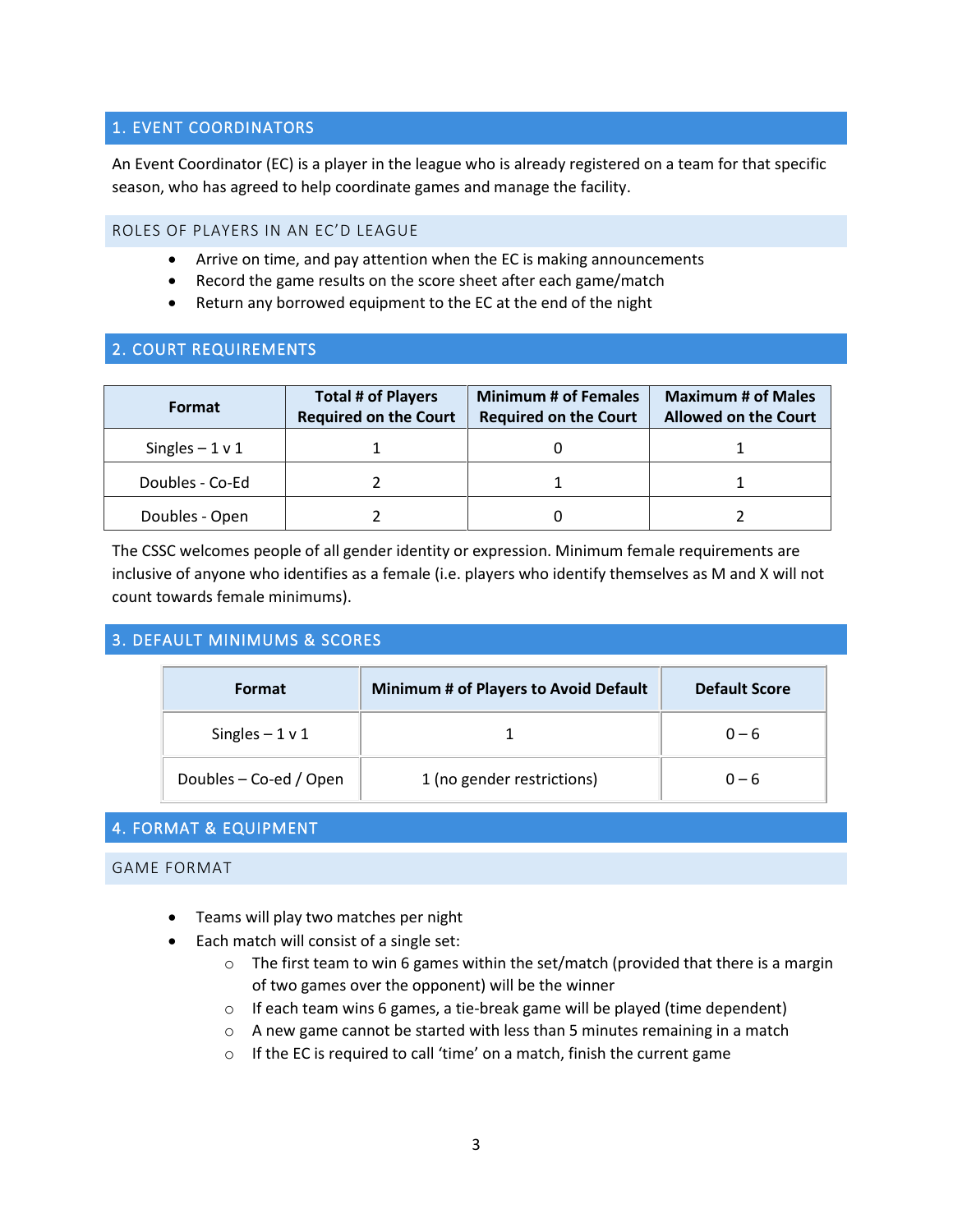- Tie-break Game:
	- $\circ$  In regular season: used when time permits to break a set/match that is tied at 6-6, otherwise a tie is allowed
	- o Used in playoffs when a set/match is tied and time is called by the EC
	- o The first team to 7 points (provided that there is a margin of two points over the opponent) is the winner
	- o *Regular Season*:
		- **EXTE:** If time is called by the EC, at least 7 combined points must have been played in the tie-break in order for it to count
	- o *Playoffs*:
		- The tie-break continues until this margin is achieved

# <span id="page-3-0"></span>SCORING

- All Tennis Leagues use a rally-point scoring system
	- o The first team to '4' points wins the game
	- $\circ$  Advantage rules will apply, meaning that each game must be won by two points

| <b>Points</b> |      |    |    |    |     |
|---------------|------|----|----|----|-----|
| <b>Score</b>  | Love | -- | 3U | 40 | Win |

- o A score of 40-40 is referred to as "Deuce"
- $\circ$  Deuce + 1 point = "Advantage"
- $\circ$  Advantage + 1 point = Win
- There is no mercy score in Tennis.

# <span id="page-3-1"></span>EQUIPMENT

- Players are encouraged to bring their own racquet, but the Event Coordinator will have a limited supply on hand
- String / vibration dampeners are allowed on racquets
- Balls are supplied by the Event Coordinator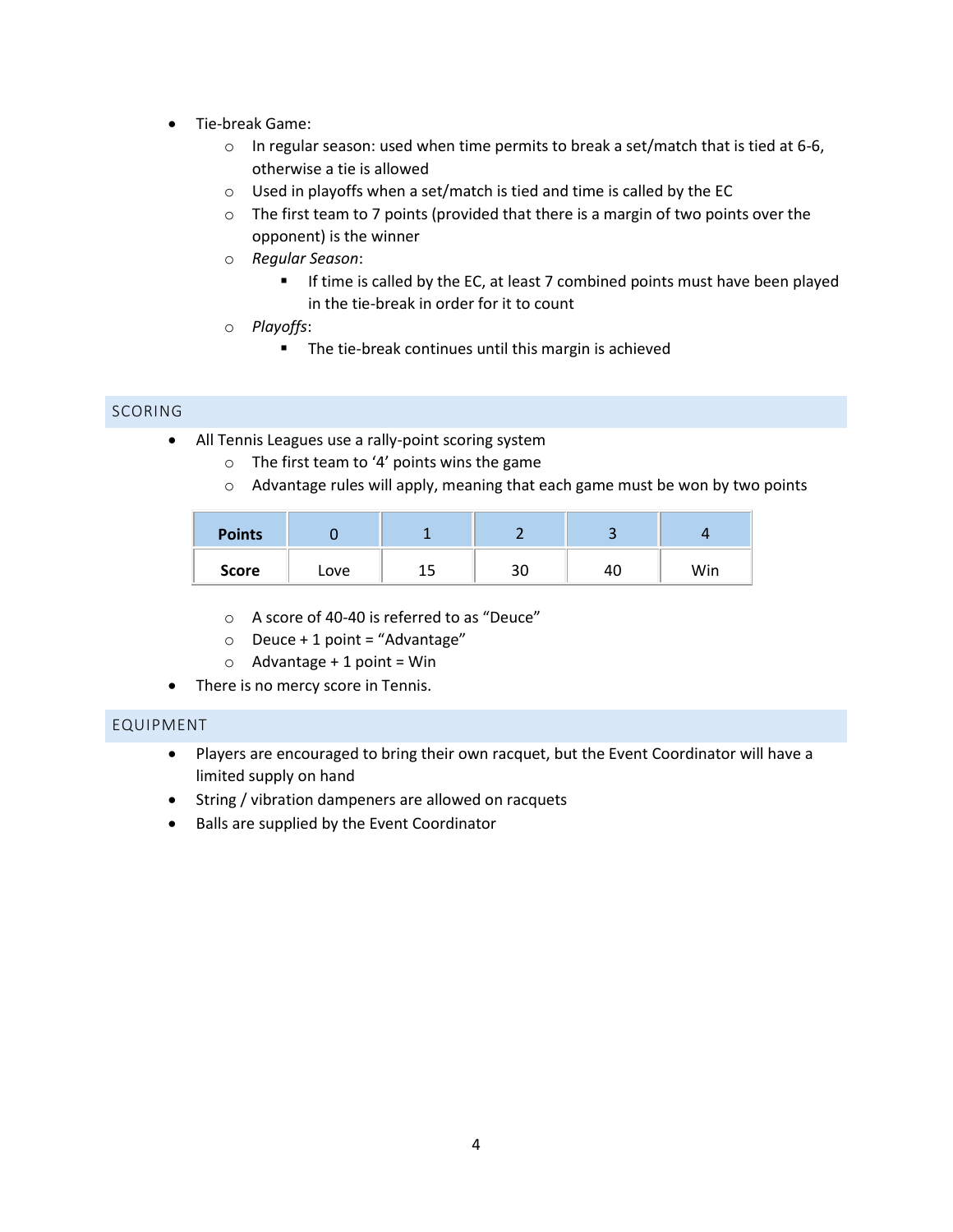# <span id="page-4-0"></span>5. GAME PLAY

Unless otherwise stated, the **[International Tennis Federation \(ITF\)](http://www.itftennis.com/media/220771/220771.pdf)** rules of Tennis will apply.

# <span id="page-4-1"></span>COURT LAYOUT

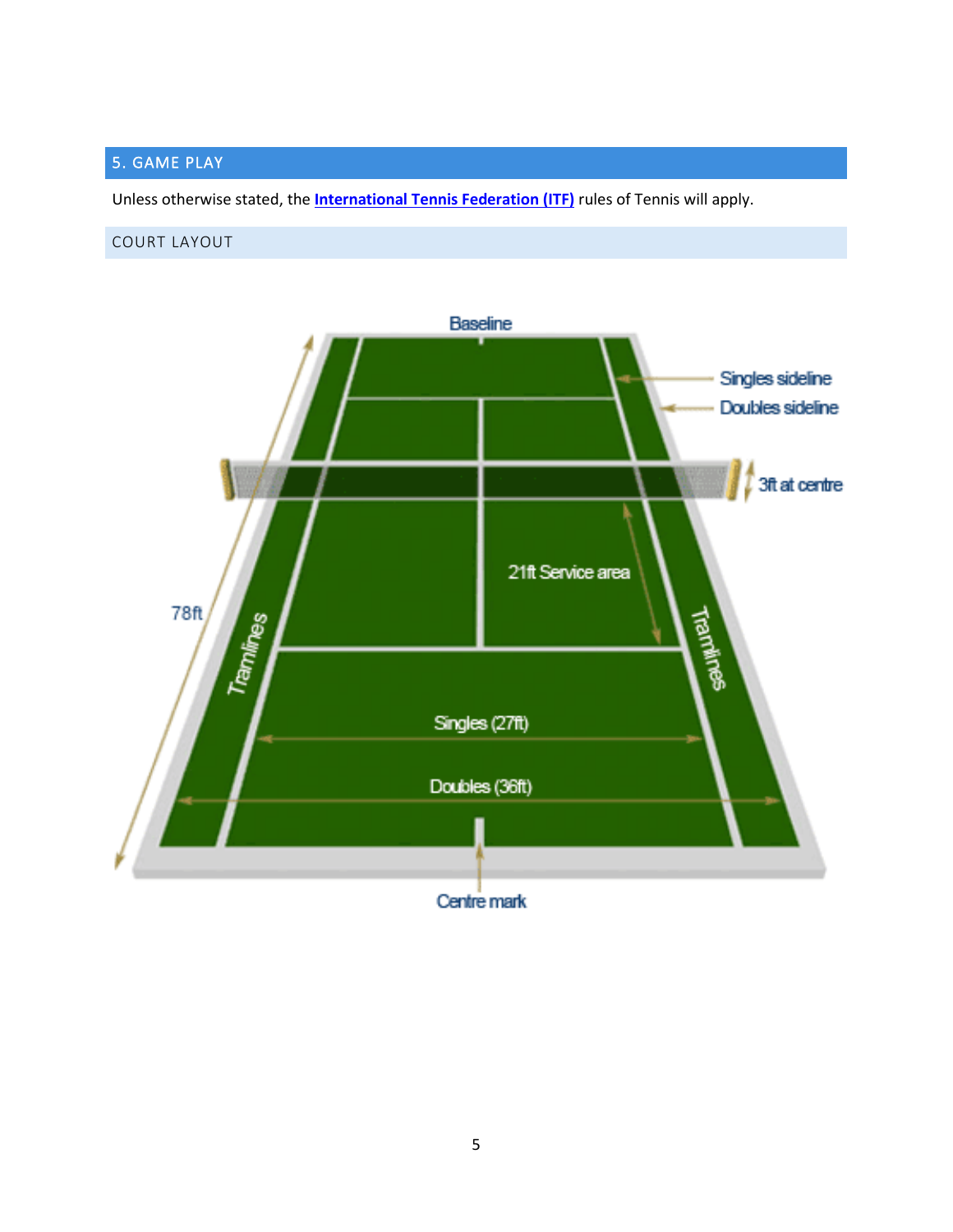# <span id="page-5-0"></span>SERVICE

- Teams can use any suitable means to determine who gets to serve first (or pick a side)
- Teams will switch sides after one complete serving rotation (at the end of every 4 games)
- The serving player alternates serves between the deuce court (right) and the advantage court (left) at the start of each point
- A 'let' serve results in a re-serve, and does not count as a fault
- The serve is a let if:
	- o The served ball touches the net, strap or band, and lands in the correct court
	- $\circ$  The served ball touches the net, strap or band and then touches the receiver, the receiver's partner or anything they wear or carry before hitting the ground
	- o The ball is served when the receiver is not ready

## SERVICE ROTATION

- Service alternates between teams at the start of each new game within a set
- *Doubles*  Service alternates between teammates at the start of each new service game within a set
- *Doubles*  If Team A + B is playing against C + D, the rotation would follow this four-game cycle:
	- o Game 1: Player A, Game 2: Player C, Game 3: Player B, Game 4: Player D
- *Doubles*  Tie-break game:
	- $\circ$  Point 1 Player D Serves (whoever is next in line to serve from the original rotation)
	- o Point 2 Player A Serves
	- o Point 3 Player A Serves
	- o Point 4 Player C Serves
	- o Point 5 Player C Serves
	- o Point 6 Player B Serves
	- o Point 7 Player B Serves
	- o Point 8+ Players continue to serve in a two-serve rotation
- *Singles*  Tie-break game:
	- $\circ$  Point 1 Player A Player whose turn it would have been to serve the next game
	- o Point 2 Player B Serves
	- o Point 3 Player B Serves
	- o Point 4 Player A Serves
	- o Point 5 Player A Serves
	- o Point 6+ Players continue to serve in a two-serve rotation

#### RECEIVING THE SERVE

- **Each game teammates must opt to receive serves in the deuce court or advantage court**
- **Each player can only return serves from his or her designated service court for that game**
- **Receiving players are to call the ball in or out of bounds**